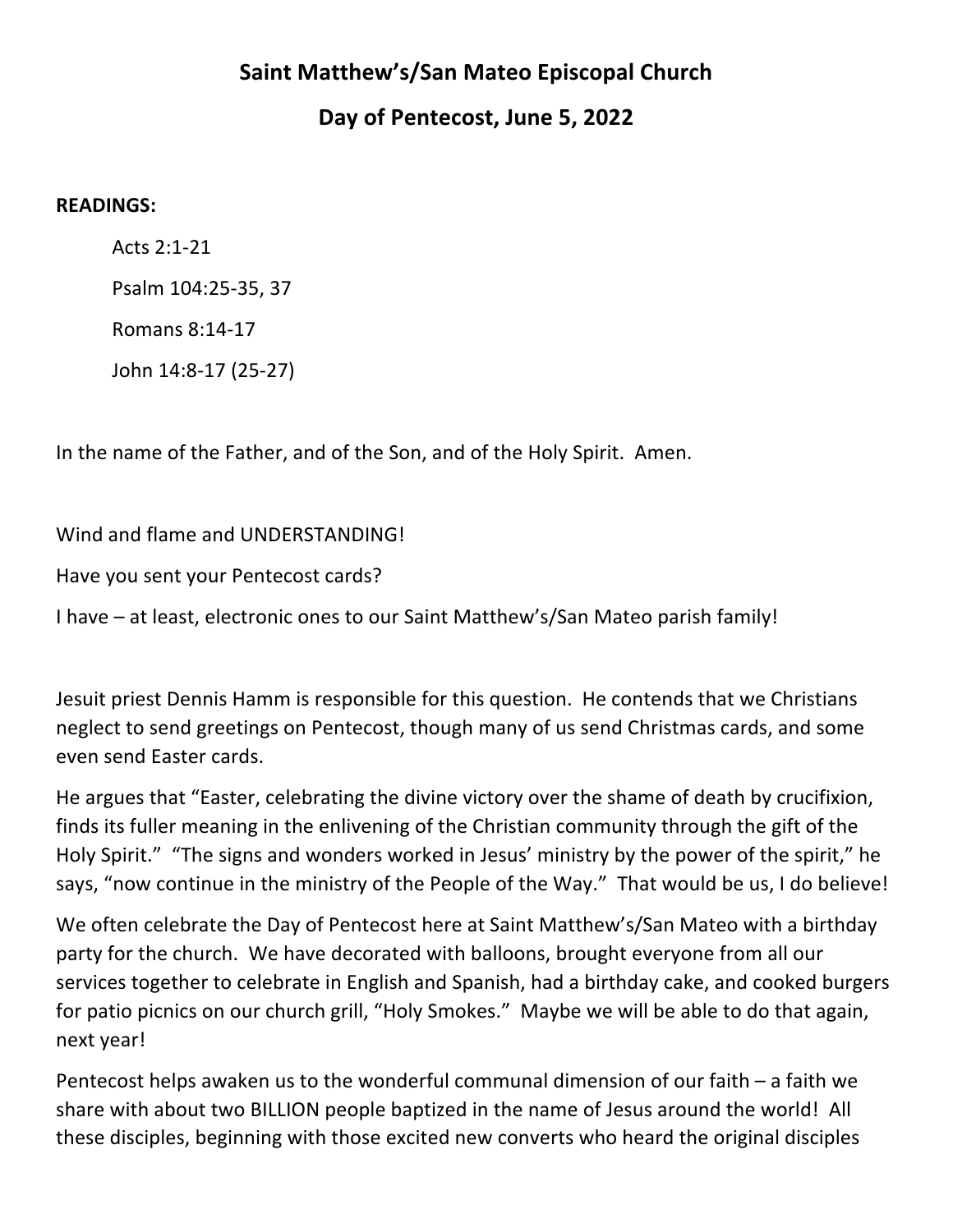preaching, each in their own native language, on that first Pentecost! All those years, and all the many gifts, and the faithfulness!

I think Father Hamm is right – the marketplace may not be ready for Pentecost cards, but we Christians may well be. Pentecost is, after all, about God working with us. It points to our lives of faith now, as we respond to the news of the incarnation and of our salvation by using our diverse gifts in service, with the rest of Christ's body, in the world around us.

"O Lord," sings the psalmist today, "how manifold are your works! In wisdom you have made them all; the earth is full of your creatures....These all look to you to give them their food in due season...When you send forth your spirit, they are created; and you renew the face of the earth...I will sing to the Lord as long as I live; I will sing praise to my God while I have my being."

The Holy Spirit of God, who came to the church at its beginning in wind and flame and understanding, is working in us, and beside us, right now, to renew the face of the earth for God's kingdom! As disciples, we are sent into the world as that wind and flame and understanding  $-$  every day! Father Hamm is right - that is worth a Pentecost card, or two, or a dozen, or a billion or so!

We call the season following the Day of Pentecost the "long, green season." The excitement of the Spirit's coming as wind and flame, and of hearing the message of the disciples in many languages, is bound to settle with time. We do not stay on the mountaintop all summer! Our church colors stay the same, pretty much week after week. In our parish, the next likely color change will be for Saint Matthew's Day toward the end of September. And after that celebration of our patron saint, we will "go green" again until we observe All Saints Sunday on November 6. That's a lot of green! And, it is a lot of days to live on our life journeys with the Lord.

"Very truly, I tell you," says Jesus to his first disciples in our Gospel reading for today, "the one who believes in me will also do the works that I do and in fact, will do greater works than these, because I am going to the Father." What a challenge for us! The long, green season may be just long enough for us to make a tiny start on that assignment! We will have to stick with it, day by day.

Jesus points out that we will not be alone as we follow him on through Pentecost and back around to the beginning of another church year in Advent. "And I will ask the Father, and he will give you another Advocate, to be with you forever...You know him, because he abides in